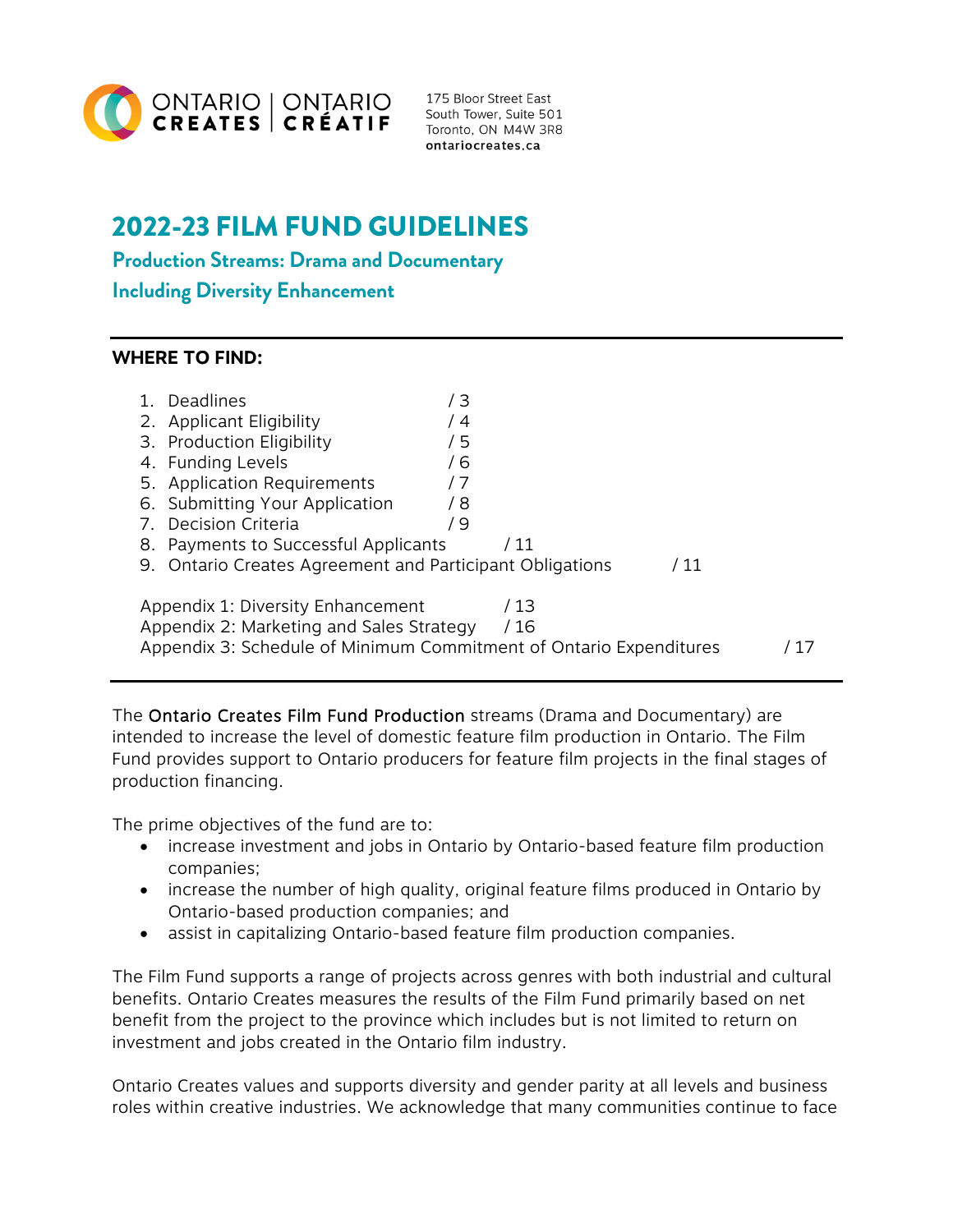systemic barriers, preventing them from participating meaningfully in these industries. Ontario Creates applies a lens of diversity, equity, and inclusion to the evaluation criteria for this program, and directs jury members to do the same. Applicants proposing projects/activities that support, reflect, and strengthen diversity and gender parity in Ontario are expected to tangibly demonstrate a genuine and sustained commitment to these equity-seeking communities\*.

Ontario Creates encourages applications from companies that are led by BIPOC (Black, Indigenous, or People of Colour) or Francophone individuals and applicants that otherwise meet the provincial definition of diversity.\*\*

#### Enhanced Support for Films with Diverse Elements

The Ontario Creates Film Fund Production stream (Drama and Documentary) will offer time-limited enhanced support for films with diverse elements.

Specifically, support for diverse projects via the Film Fund Production stream will:

- Strengthen our relations with Indigenous communities and work toward reconciliation;
- Connect people and communities by sharing and celebrating our diverse heritage and cultures;
- Make Ontario a culture leader at home and internationally; and
- Strengthen Ontario's culture workforce

The Film Fund diversity enhancement will utilize the provincial definition of diversity which recognizes/states that the dimensions of diversity include, but are not limited to:

ancestry, culture, ethnicity, gender identity, gender expression, language, physical and intellectual ability, race, religion (creed), sex, sexual orientation and socio-economic status.

Applicants with diverse projects, who wish to access enhanced support via the Film Fund Production stream will be required to submit a Diversity Enhancement addendum (see appendix 1) to their application identifying the diverse elements of their project, including voice and story of the project, Indigenous or language-elements, or elements as referenced in the provincial definition of diversity (above). In the case of coproduction, non-traditional partners or jurisdictions will also be considered.

Ontario Creates is committed to fostering respectful workplaces in all sectors and companies we support. A respectful workplace is one that values diversity and inclusion, dignity, courteous conduct, fairness, positive communication and professional working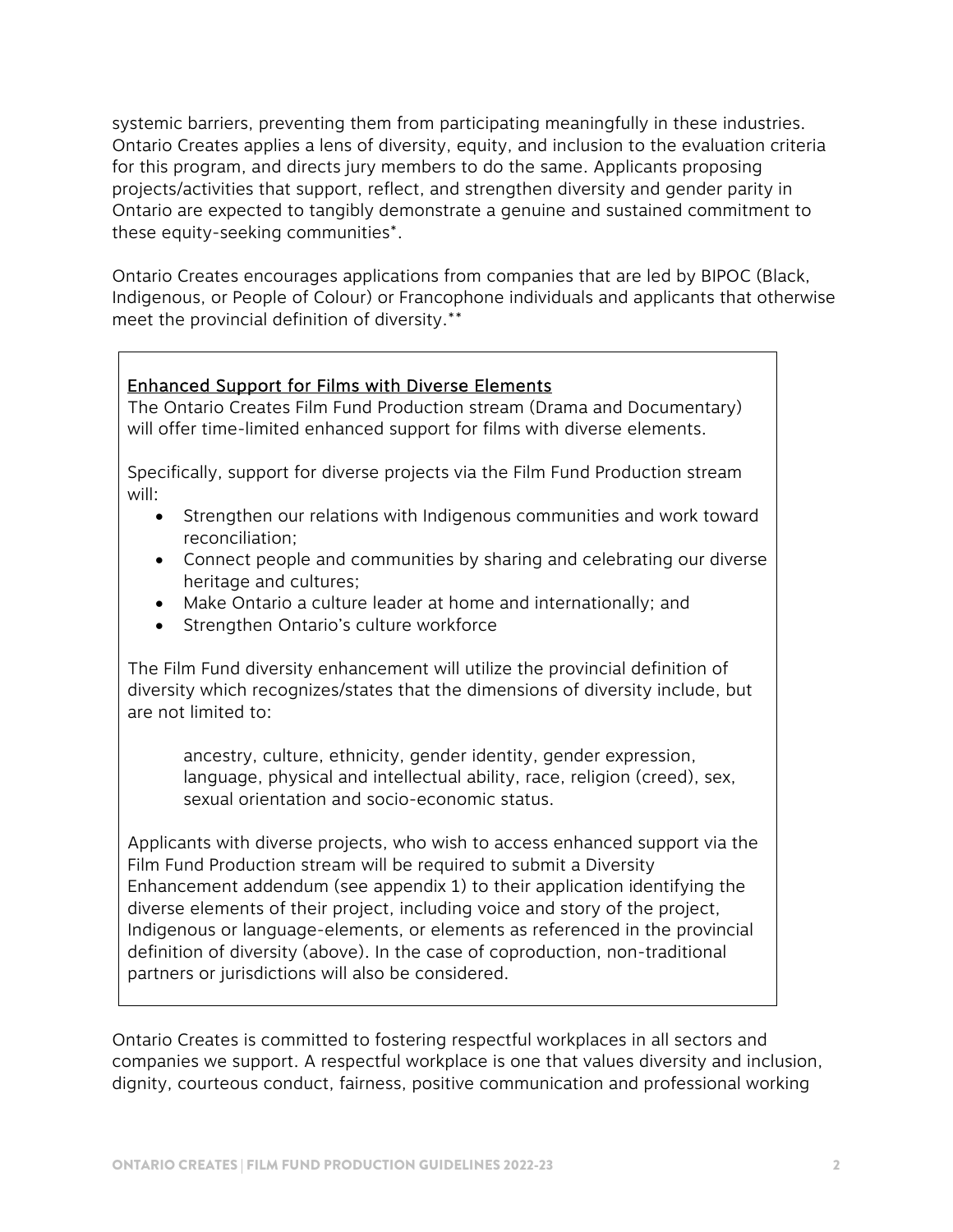relationships. A respectful workplace is free from harassment and discrimination including sexual harassment.

Ontario Creates expects that all funding recipients maintain the principles of a respectful workplace including taking every reasonable step to:

- Cultivate and sustain a respectful, positive, inclusive and supportive work culture
- Provide a safe mechanism for staff to report incidents or allegations of inappropriate behavior
- Take action to prevent, identify and eliminate workplace harassment and discrimination in a timely manner

An eligibility requirement for this program includes the applicant organization confirming that they have in place both guiding principles and a process for maintaining a respectful workplace. Please download the **Applicant Affidavit** from the Ontario Creates website or from the application form in the OAP, sign, and include with your application as instructed.

Ontario Creates welcomes applications from people with disabilities, people who are deaf, and people who have barriers to accessing technology. If you would like to request an alternative process or format for submitting an application, or request funds (up to \$500 per application) towards service providers to assist with your application, please contact the relevant Program Consultant a minimum of four weeks before the deadline. Support for application assistance is also available to First Nations, Inuit or Métis applicants facing language, geographic and/or cultural barriers. Services may include, but are not limited to, assistance to create an account and navigate the Online Application Portal; transcribe/edit/organize/translate applications materials; complete and submit application materials.

\* Equity seeking communities are those that face significant collective challenges in participating in society. This marginalization may be caused by, but not limited to, attitudinal, historic, social and environmental barriers based on age, ethnicity, disability, economic status, gender, nationality, race, sexual orientation and transgender status. Equity‐seeking communities identify barriers to equal access, opportunities and resources due to disadvantage and discrimination and actively seek social justice and reparation.

\*\* The provincial definition of diversity states: the dimensions of diversity include, but are not limited to: ancestry, culture, ethnicity, gender identity, gender expression, language, physical and intellectual ability, race, religion (creed), sex, sexual orientation and socio‐economic status.

#### **1.** Program Deadlines 2022/23

CYCLE 1: March 17, 2022 5:00 PM EST CYCLE 2: July 14, 2022 5:00 PM EST CYCLE 3: November 17, 2022 5:00 PM EST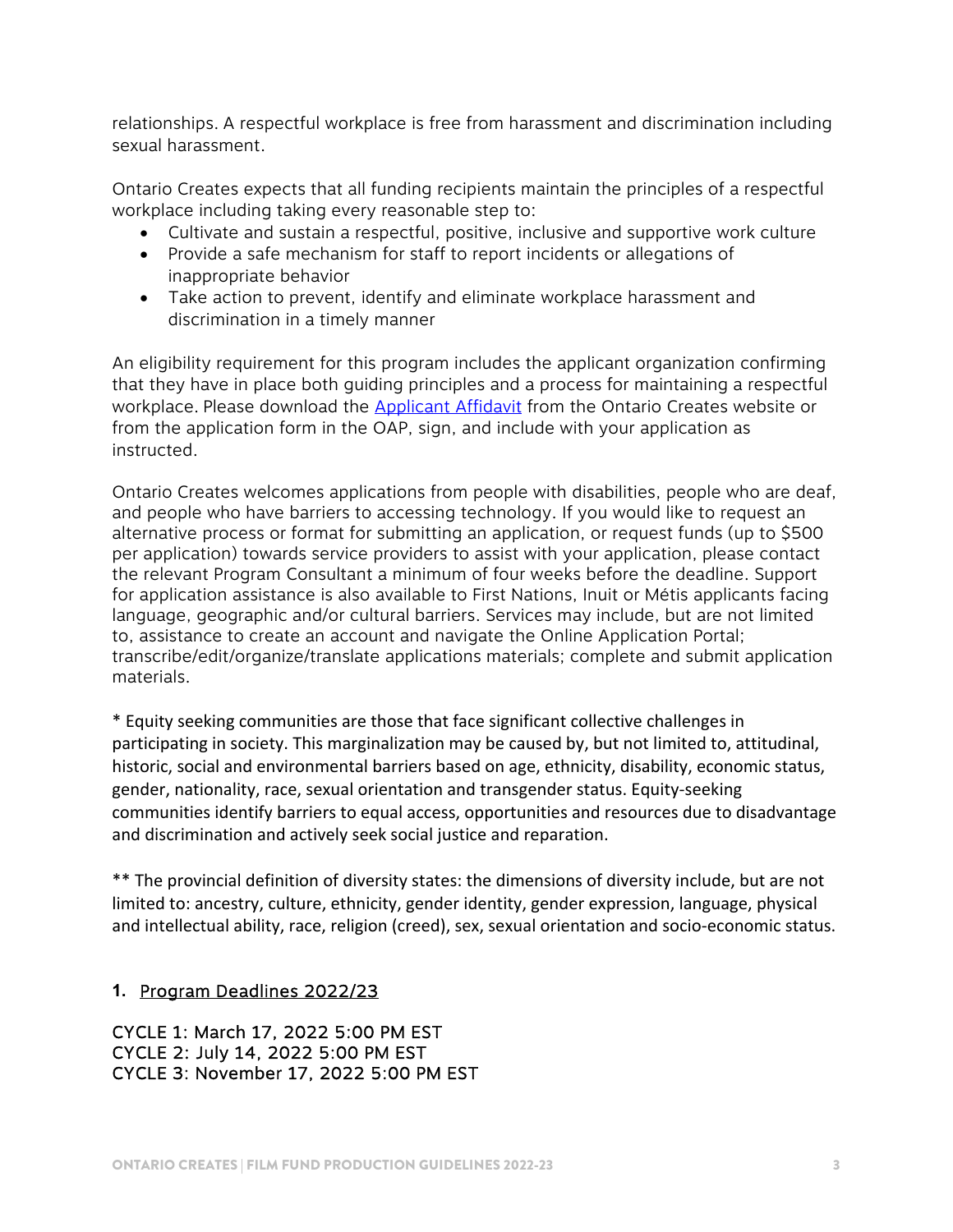Applicants may apply with a production ready project to any of the three deadlines, provided that the application is submitted prior to commencing principal photography. All applications must be submitted and received on or before the applicable deadline to be considered.

Decisions will be communicated to applicants 12 to 16 weeks after the program deadline.

Unsuccessful projects from previous deadlines of the Film Fund may only be resubmitted with the permission of Ontario Creates and must fulfill all deficiencies noted in the previous application. A project may be submitted to the Film Fund a maximum of 3 times, after which applications will only be considered in exceptional circumstances.

#### **2.** Applicant Eligibility

*The Production Company must be:* 

- incorporated in Ontario or incorporated federally and registered in Ontario
- Ontario-based:
	- o have a permanent establishment in Ontario which serves as head office and base of operations (i.e. applicant is eligible to pay corporate income taxes in Ontario and Ontario address is listed as head office in T2 filing); and,
	- o be able to demonstrate that they had a permanent establishment in Ontario for at least one year prior to the deadline.
- a Canadian-owned and controlled organization as defined in the Investment Canada Act (Canada).

Applicant companies and any associated production entity must be in good standing with Ontario Creates at time of application submission.

#### *The Individual Producer(s) must:*

- be Ontario residents and Canadian citizens within the definition of the Citizenship Act or permanent residents within the definition of the Immigration and Refugee Protection Act (Canada).
- have previously produced at least one of: a dramatic or documentary feature film theatrically released in Canada; a television movie, a dramatic or documentary series, or, two one-hour documentaries that have been broadcast in Canada.

The Lead Ontario Producer Applicant must be able to demonstrate at minimum a portion of IP ownership of the project.

Ontario Creates will consider applications from producers who do not meet the above minimum applicant producer requirements provided that they can demonstrate in writing the attachment to the project of an Ontario based executive producer who does meet the above qualifications. In this instance applicants are required to seek pre-approval of the executive producer by Ontario Creates prior to application. The qualifying producer will be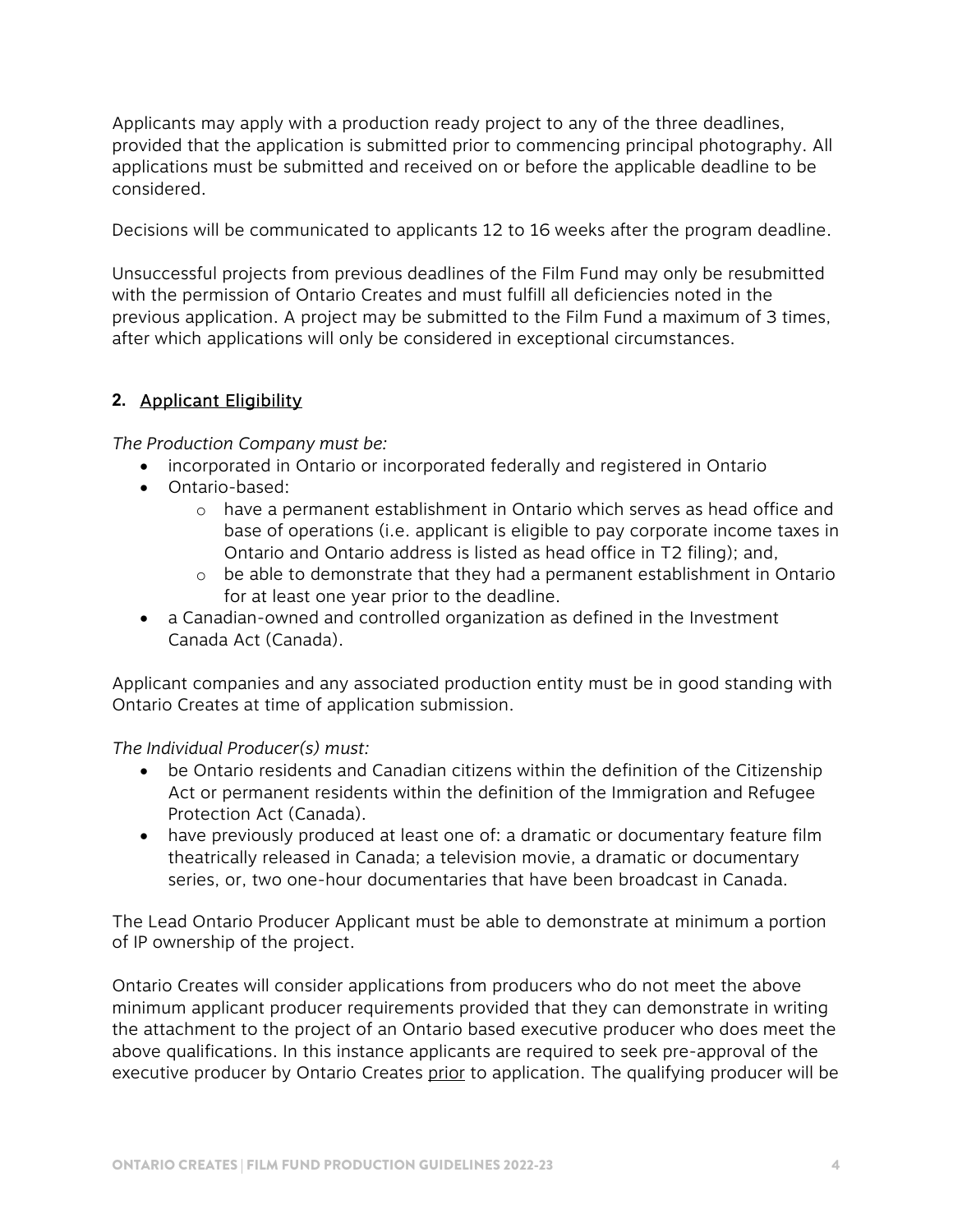required to provide a signed letter outlining their involvement in and commitment to the project. (NOTE: The consideration is made strictly for the producer requirement.)

#### **3.** Production Eligibility

Dramatic Feature (including Animation):

- Domestic: must have a budget between \$1 million and \$8 million (exceptions can be made on a case-by-case basis; please contact Ontario Creates to discuss)
- International coproduction: must have a minimum budget of \$1 million (no budget cap)

Documentary:

Must have a minimum budget of \$600,000

All productions must:

- have a minimum proposed length of 75 minutes.
- not have commenced principal photography prior to application submission.
- be shot in Ontario (coproductions and documentaries are excluded from this requirement).
- be either eligible for certification as a Canadian Production by CAVCO; as a treaty coproduction by Telefilm Canada and by co-producers equivalent certifying body or eligible to receive Canadian Program certification from the CRTC.

Productions with budgets

- under \$3.5 million must include a marketing plan that demonstrates how the film will be commercially exploited in Canada, and internationally if appropriate. See Appendix 2.
- **S3.5 million and over must have a Canadian distributor attached to the project.** The distributor must commercially exploit the film in Canada, and internationally if appropriate. While not required, the application can be strengthened with a marketing plan; see Appendix 2.

Documentaries may apply without a Canadian distributor in place but must have a commitment from a broadcaster or streaming service available in Canada, and include a marketing plan that demonstrates how the film will be commercially exploited in Canada, and internationally if appropriate. See Appendix 2.

#### Enhanced Support for Films with Diverse Elements

*Dramatic films* with diverse elements must have a minimum budget of \$750,000. *Documentaries* must have a minimum budget of \$500,000. All other production eligibility and distribution guidelines above apply to applications for the diversity enhancement.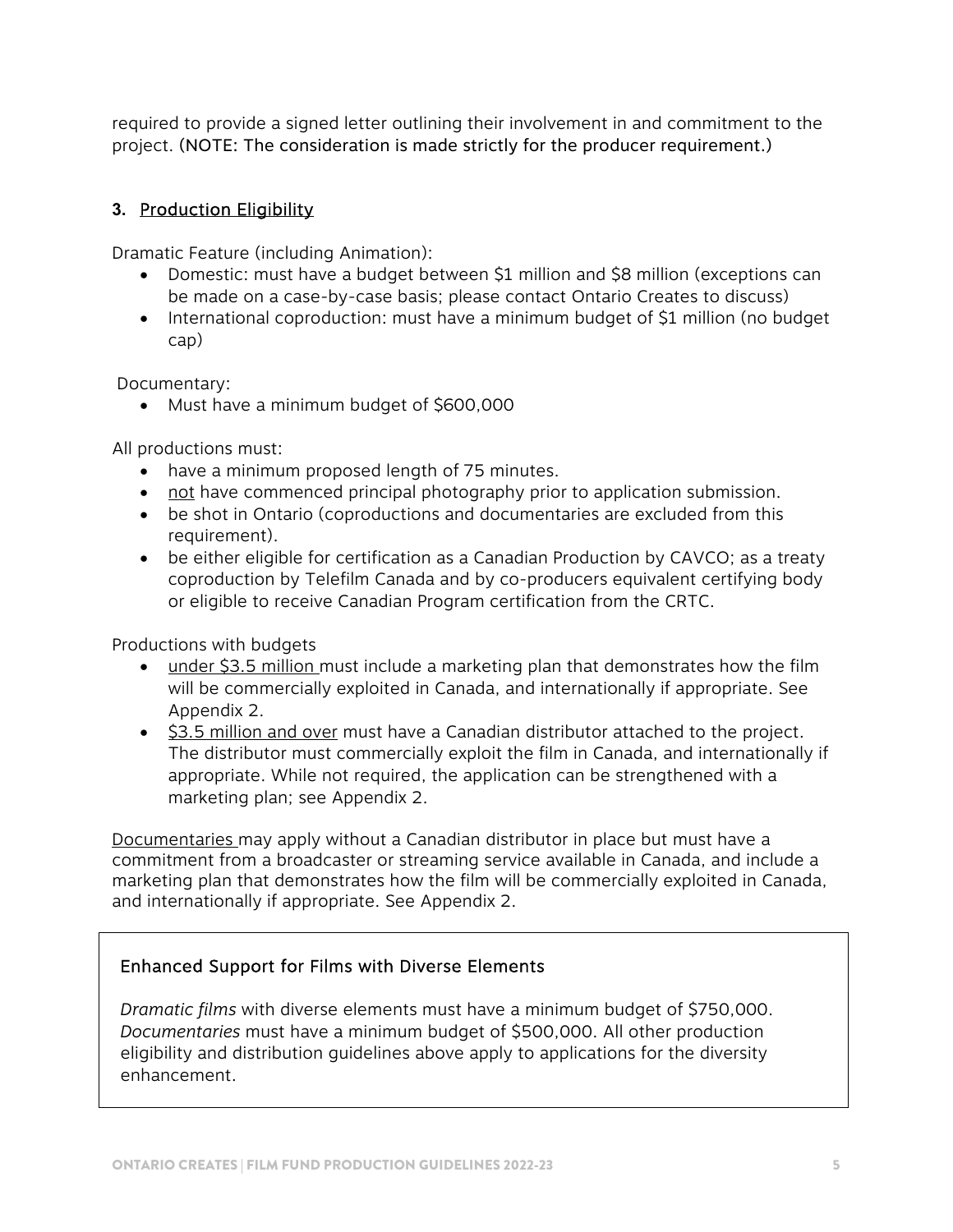Productions for which public financial support would be contrary to public policy are not eligible.

#### **4.** Funding Levels

Funding for dramatic films is capped on a tiered basis according to Ontario spend (portion of budget allocated to Ontario residents for labour AND budget allocated within the province for goods and services):

| <b>Ontario Spend</b> | <b>Maximum Request</b><br>for Financing |
|----------------------|-----------------------------------------|
| \$5M and up          | \$400,000                               |
| \$3M to \$4.999M     | \$300,000                               |
| \$1M to \$2.999M     | \$250,000                               |

Dramatic films with an Ontario spend under \$1M must contact Ontario Creates before applying.

Funding for documentary films at all budget levels is capped at \$150,000.

#### Enhanced Support for Films with Diverse Elements

Funding awards for projects qualifying for the diversity enhancement will be flexible and may not adhere to the caps described above. Funding will be determined on the merits of the application with respect to both diverse and economic elements.

Companies considering applying for more than the applicable cap indicated above are required to discuss their request with Ontario Creates prior to submitting their application.

Ontario Creates' contribution is a recoupable advance, which must be repaid in the same tier pro rata and pari passu with other funding agencies for both Canada and the Rest of World. Productions are required to provide production revenue statements showing the calculation of gross and net revenue semi-annually for the first two years after release, and annually thereafter. Ontario Creates does not take an equity position in the project, nor will it charge interest on the advance.

The number of applicants who will receive funding and the amount of funding received will be determined by the annual confirmed budget of the Ontario Creates Film Fund and the quantity and quality of the projects funded.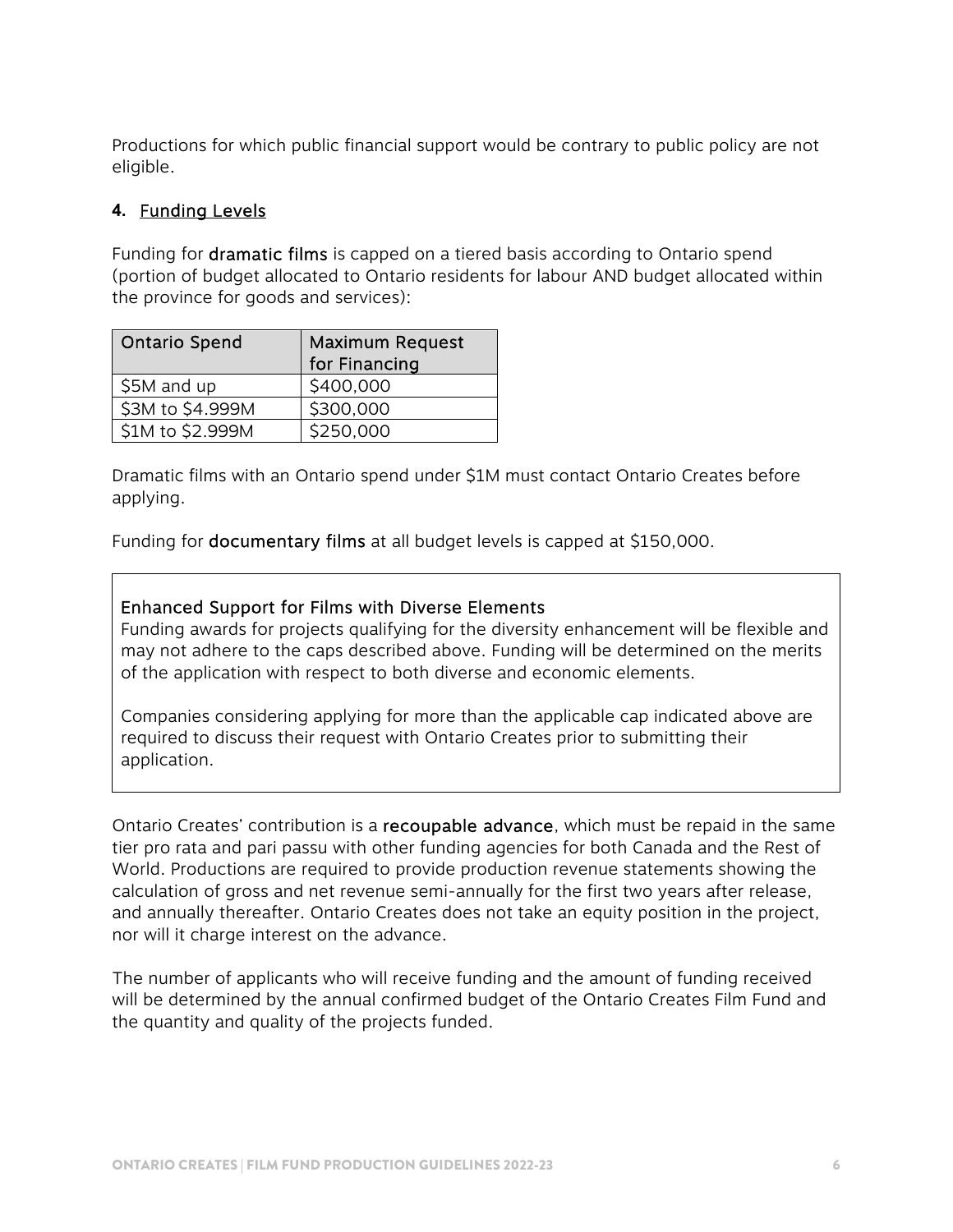#### **5.** Application Requirements

#### *Financing*

- All productions must provide a viable financing plan supported by commitment letters from all financial sources.
- The Film Fund is a last-in participant in production financing. In order to be considered by the jury, 70% of production financing must be in place and supported with appropriate commitment documentation at the time of application.
- To calculate the 70% requirement of confirmed financing, you may exclude from the calculation your ask from Ontario Creates or any financing under review from other recognized industry funding programs (Telefilm, NOHFC, Rocket Fund, Eurimages, etc) within the corresponding deadline/timeframe. All financing must be confirmed within four months of the application deadline and in advance of Ontario Creates' conditional letter of commitment. Projects which demonstrate full financing (excluding Ontario Creates) supported with appropriate commitment documentation at time of application will be prioritized in the decision process.

#### *Ontario Spend*

A complete and accurate Schedule of Minimum Commitment of Ontario Expenditures (SMCOE) must be provided per the Ontario Creates [template. T](https://ontariocreates.ca/uploads/Industry_Initiatives/ENG/Content-and-Marketing/Film-Fund/schedule-of-minimum-commitment-of-ontario-expenditures-2022_EN_FINAL.xls)he SMCOE has significant weight in the assessment of your projects application. (See section 7: Decision Criteria)

The SMCOE represents the benefits of the project to the Ontario economy. This includes:

- Projected Ontario expenditures as a multiple of Ontario Creates' contribution
- Total projected number of weeks of employment for Ontario residents Weeks of work are calculated for Ontario residents working a minimum of 5 days on the production at a minimum of 35 to 40 hours within a single week. If you have individuals that reach the 35 to 40 hours a week in less than 5 days they can be apportioned ex. 2 days at 30 hours = .25 of a week. Day labour, regardless of role, cannot be included in the weeks of work calculation. Should you require further clarification please contact us.

Please ensure that the information you submit on this form is accurate and represents the estimated Ontario expenditures (labour and non-labour), and the total paid weeks of work for all Ontario residents within the eligible categories. (See section 7: Decision Criteria)

#### *Supporting Documents*

- Film Fund applications must be complete at time of submission and with all documents below in order to move forward to the jury review:
	- o complete chain of title including summary and all supporting agreements as well as all option extensions;
	- o coproduction agreements if applicable;
	- o financing plan;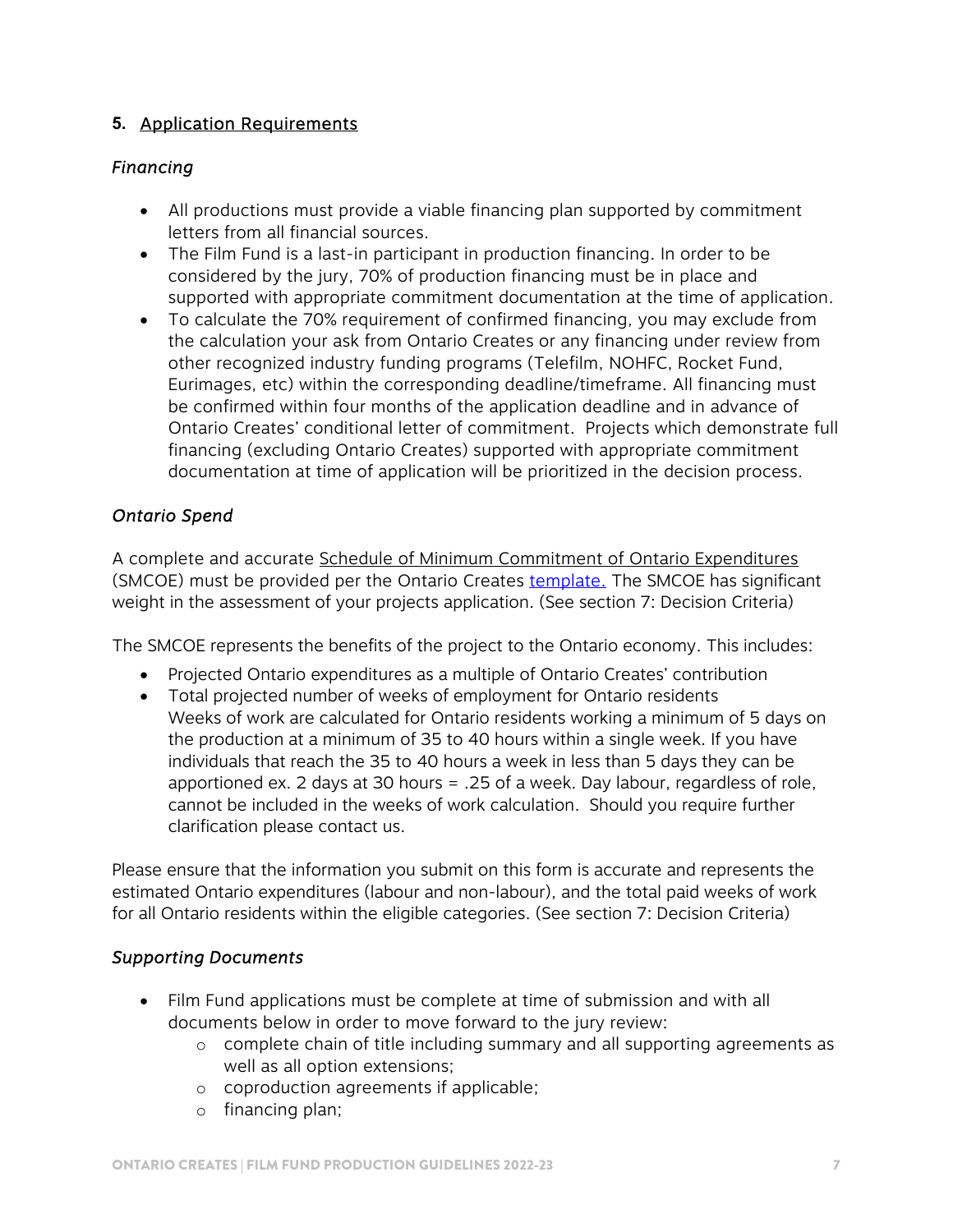- $\circ$  financing commitments demonstrating a minimum of 70% of financing
- o full budget with top sheet (for coproductions multi-jurisdictional budgets must be provided)
- o complete Schedule of Minimum Commitment of Ontario Expenditures (SMCOE); and
- o Canadian distribution agreement and/or marketing plan.
- Page limits are in place for some supporting documents; please review page limit requirements in the OAP prior to finalizing your application materials. Additional documents submitted beyond those required may not be reviewed by the jury.
- It is imperative that applications include all the required materials listed within the application form. Place holder documents will not be accepted.
- No documentation will be accepted after submission.

Applications for the diversity enhancement must complete and submit a **Diversity** [Enhancement Addendum.](https://ontariocreates.ca/uploads/Industry_Initiatives/ENG/Content-and-Marketing/Film-Fund/OMDC-Diversity-Enhancement-Addendum-Template-EN.docx) The addendum must be provided as part of the film fund application at the time of submission. Addendums will not be accepted after an application has been submitted.

#### **6.** Submitting Your Application: Process and Evaluation

- Applicants must submit their application to Ontario Creates electronically through the Online Application Portal (OAP) at https://apply.OntarioCreates.ca/;
- Applicants that do not have a user account on the OAP, should go to https://apply.ontariocreates.ca/ and click on "Register". For assistance, please see Ontario Creates' website for the "OAP Quick Start Guide";
- Applications must be received electronically via the OAP system no later than 5:00 pm on the applicable deadline;
- Applications that are received after the deadline will not be considered;
- Applications will be reviewed by Ontario Creates for eligibility and completeness;
- Incomplete applications will not be considered;
- Applicants will receive a letter via the OAP after the eligibility and completeness review of the application is conducted. If the application does not meet eligibility and completeness thresholds as described above, it will be deemed ineligible and will not be further evaluated. Applications that pass the eligibility and completeness review will be assessed by an industry jury and Ontario Creates for final funding recommendations;
- Applicants will be offered an opportunity to provide a one-page project update letter one-week in advance of the jury meeting. There will be no other opportunities for applicants to update any supporting documents or elements of their application after it has been submitted; applications will be evaluated as they are received. Decisions will be announced 12 to 16 weeks after the deadline.
- Successful applicants must accept and sign a conditional letter of commitment from Ontario Creates within one month of notification;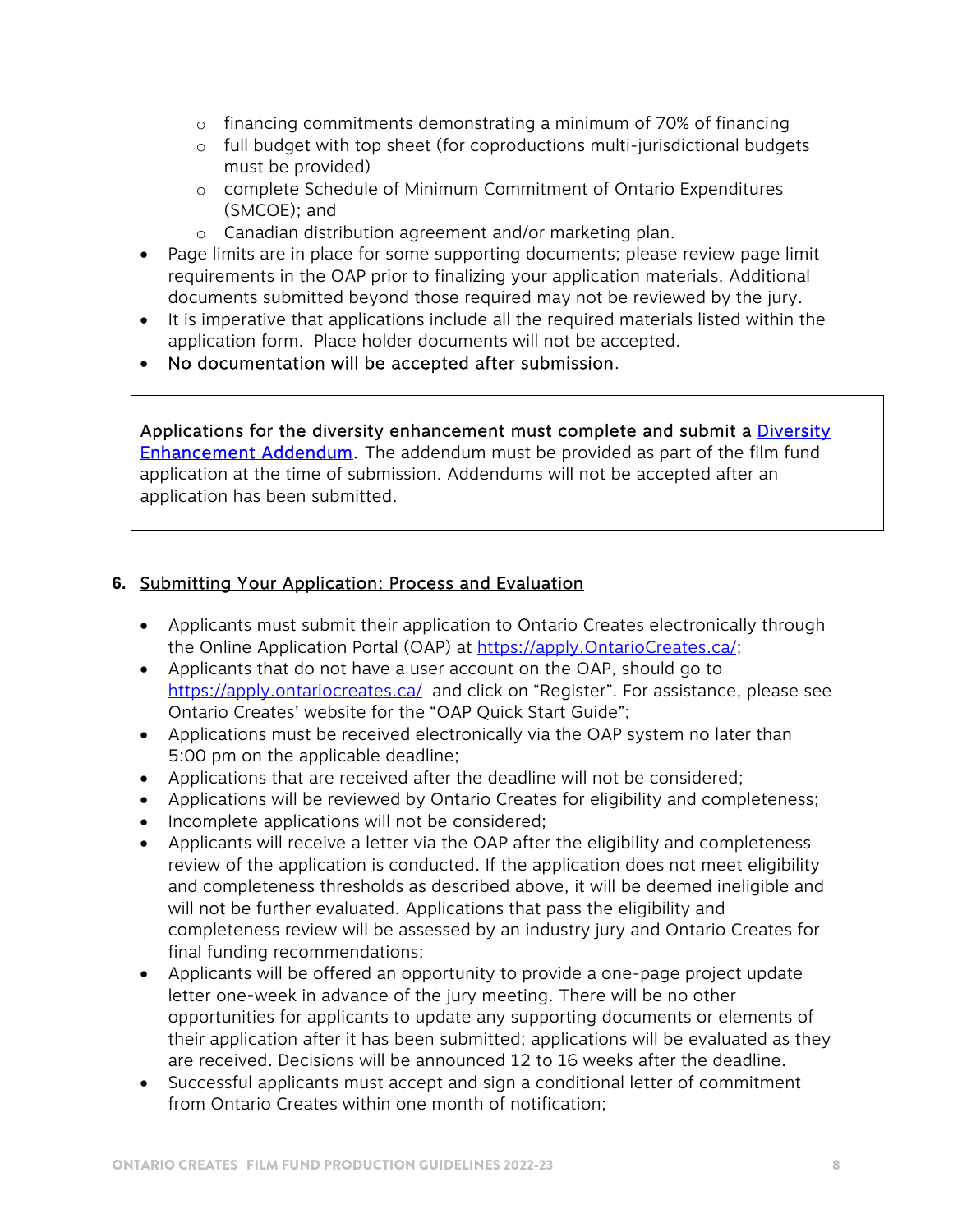Ontario Creates reserves the right to withdraw its funding commitment should project financing not be complete within the negotiated time frame per the funding commitment, the project no longer meets one or more of the funds eligibility requirements or the project changes significantly from time of initial commitment;

#### **7.** Decision Criteria

Applications will be assessed on the following criteria:

| Benefits to the Ontario economy - (see pg.7 - <b>Ontario Spend</b><br>regarding Schedule of Minimum Commitment of Ontario<br>Expenditures). This includes:          |     |  |  |  |
|---------------------------------------------------------------------------------------------------------------------------------------------------------------------|-----|--|--|--|
| Projected Ontario expenditures as a multiple of Ontario<br>Creates' contribution<br>Total projected number of weeks of employment for Ontario<br>residents          | 40% |  |  |  |
| Feasibility of the project with respect to budget, financing, schedule<br>and scope                                                                                 | 20% |  |  |  |
| Demonstrated track record and ability of the proponent and<br>production team to implement the production.                                                          |     |  |  |  |
| Diversity among senior leadership, staff, or contract employees,<br>particularly underrepresented communities within the film industry.                             | 20% |  |  |  |
| Creative merit of the project and potential for critical and<br>commercial success.                                                                                 |     |  |  |  |
| Thoughtful consultation, collaboration, and participation of equity-<br>seeking communities, particularly underrepresented communities<br>within the film industry. |     |  |  |  |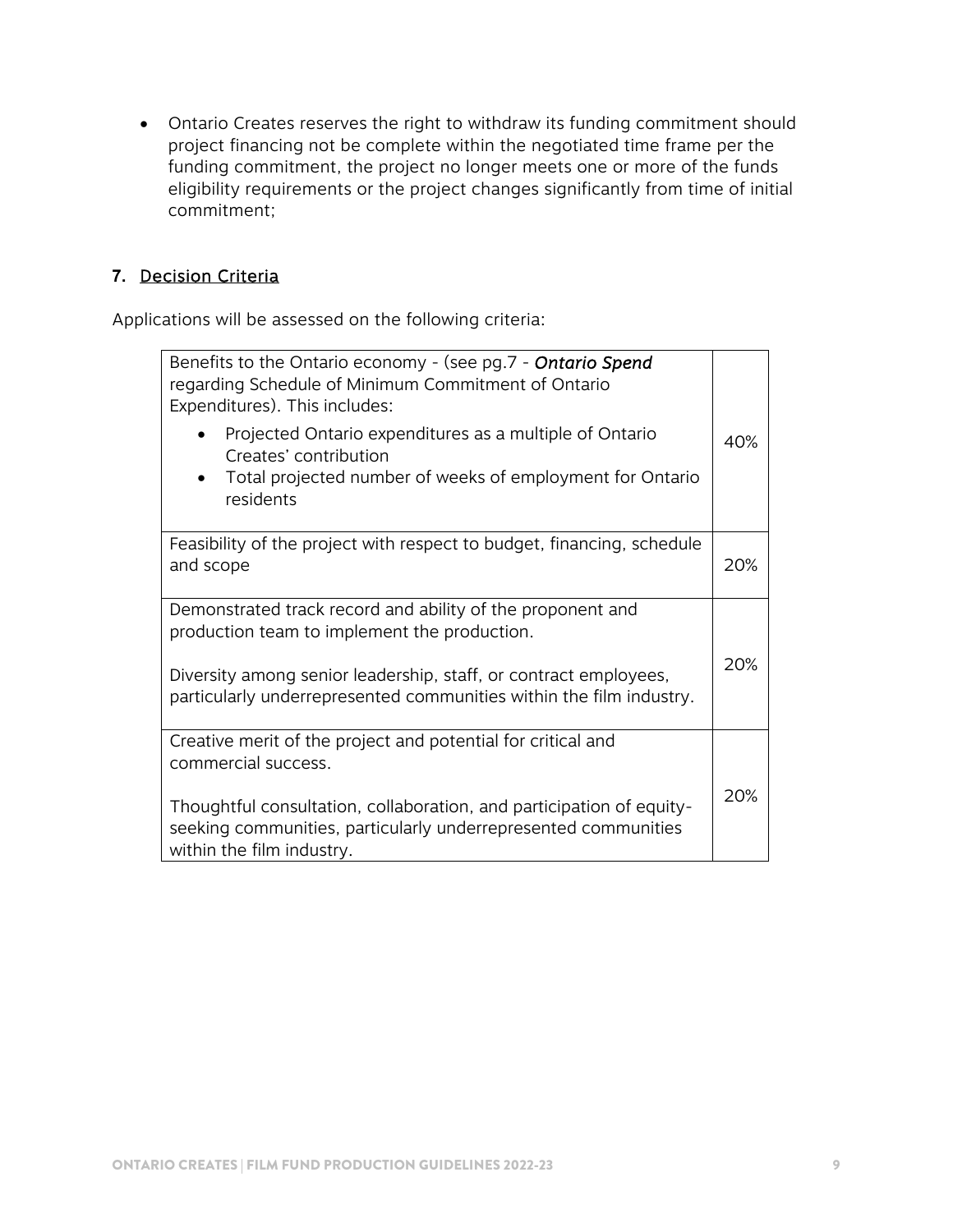| Benefits to the Ontario economy - (see pg.7 - Ontario Spend<br>regarding Schedule of Minimum Commitment of Ontario<br>Expenditures).                                                                                                                                       |     |  |  |
|----------------------------------------------------------------------------------------------------------------------------------------------------------------------------------------------------------------------------------------------------------------------------|-----|--|--|
| This includes:                                                                                                                                                                                                                                                             |     |  |  |
| Projected Ontario expenditures as a multiple of Ontario<br>Creates' contribution<br>Total projected number of weeks of employment for<br>Ontario residents                                                                                                                 | 25% |  |  |
| Feasibility of the project with respect to budget, financing,<br>schedule and scope                                                                                                                                                                                        | 20% |  |  |
| Composition of Production team with respect to:<br>diversity and track record, including diversity among senior<br>leadership, staff, or contract employees, particularly<br>underrepresented communities within the film industry<br>ability to implement the production. | 25% |  |  |
| This includes key creative (producer, director, writer, lead talent)                                                                                                                                                                                                       |     |  |  |
| Creative elements; diverse elements; and potential for critical<br>success.                                                                                                                                                                                                |     |  |  |
| Thoughtful consultation, collaboration, and participation of equity-<br>seeking communities, particularly underrepresented communities<br>within the film industry.                                                                                                        | 30% |  |  |

Enhanced Support for Films with Diverse Elements

In assessment of all projects, Ontario Creates uses and directs industry jurors to refer to key resources: On Screen Protocols and Pathways found here: [https://iso-bea.ca/wp](https://iso-bea.ca/wp-content/uploads/2021/09/On-Screen-Protocols-Pathways.pdf)[content/uploads/2021/09/On-Screen-Protocols-Pathways.pdf](https://iso-bea.ca/wp-content/uploads/2021/09/On-Screen-Protocols-Pathways.pdf) and Being Seen: Directive for Creating Authentic and Inclusive Content found here: https://www.beingseen.ca/.

All Ontario Creates decisions are final. Ontario Creates reserves the right to alter program guidelines with general public notice to all potential applicants and to refuse any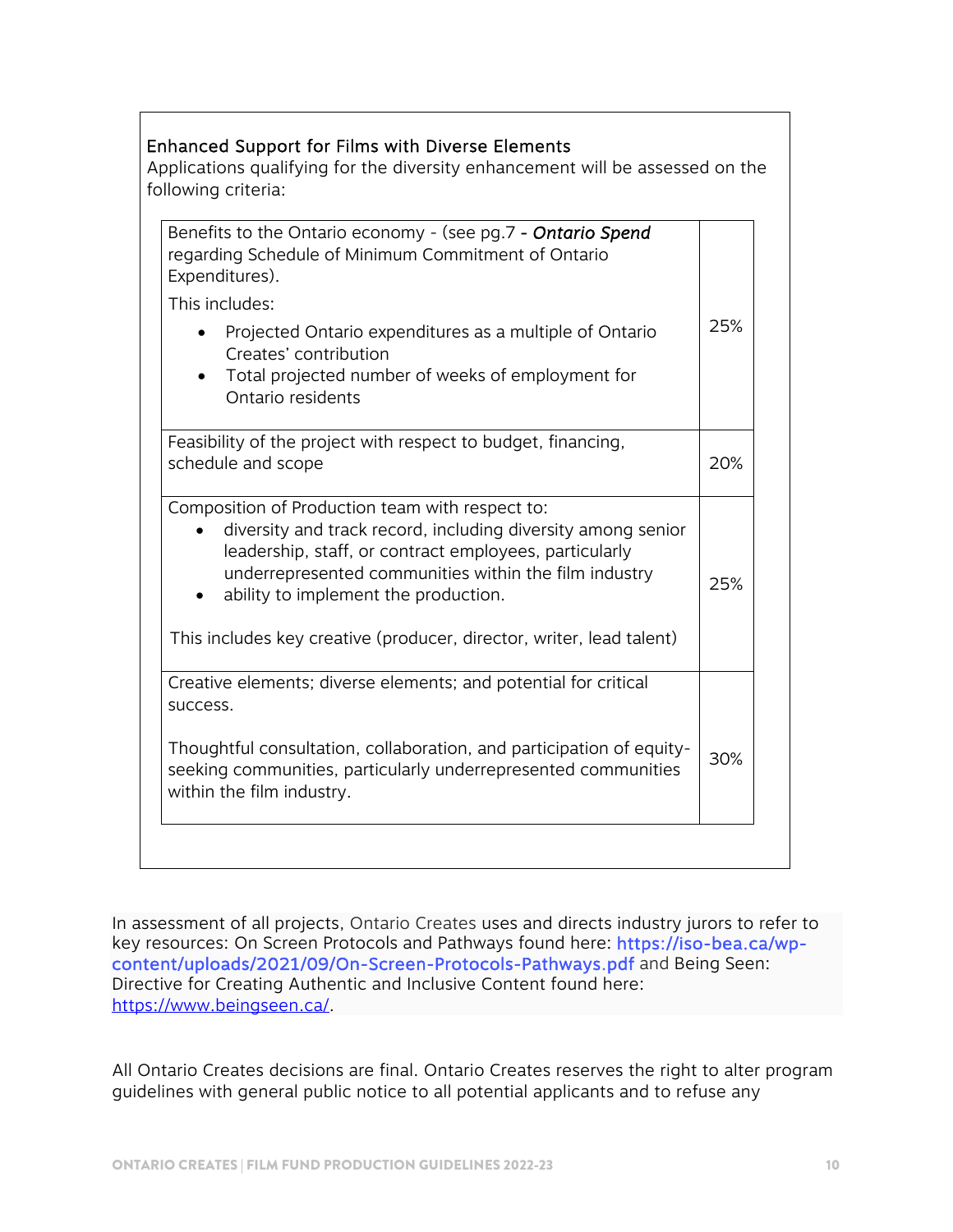application for any reason. The number of awards and amount awarded is contingent on confirmation of Ontario Creates' annual budget. Ontario Creates is not required to make any minimum number of awards. Subject to the Freedom of Information and Protection of Privacy Act, all information contained in the application will remain strictly confidential. Applicants are not to direct any questions or comments to industry jury members in advance of deadlines or following jury decisions. All inquiries pertaining to Ontario Creates funds are to be directed to Ontario Creates staff only.

#### **8.** Payments to Successful Applicants

Successful applicants will receive payments as per the following milestones:

- 50% on execution of the agreement;
- 40% on the completion of principal photography or delivery of animatic and layout;
- 10% on receipt and acceptance of the final audited statement of production costs and final deliverables.

#### **9.** Ontario Creates Agreement and Participant Obligations

- On acceptance into the program, the participating company will receive a conditional letter of commitment outlining Ontario Creates' closing requirements. When the closing terms are fulfilled, the company will be required to sign a long form agreement covering the terms of their participation in the program.
- Agreement: The recipient company will be required to sign a standard Ontario Government agreement covering the terms of their participation in the program including providing Ontario Creates with permission to use the project and delivery materials for promotional purposes. Recipients may not amend the agreement template.
- FTEs: Applicants must indicate the number of Full-Time Equivalent (FTE) positions that will be created and/or retained as a result of the Ontario Creates-supported activity/activities and funding. Additionally, applicants must provide a minimum commitment of paid weeks of work for Ontario resident's as a direct result of the production
- Ontario expenditures: Applicants are required to indicate the total expenditures paid to Ontario residents for labour AND allocated within the province for goods and services.
- Funding from other sources: Applicants are required to report the total unregulated private sector project funding (financing that is not influenced by government regulation such as internal revenues, venture capital investment, sponsorship, loans, distribution fees, AND the total public sector funding (Federal, provincial, and/or municipal government funding and tax credits)
- Insurance: Recipient companies will be required to carry Commercial General Liability Insurance on an occurrence basis for Third Party Bodily Injury, Personal Injury and Property Damage, to an inclusive limit of not less than \$2,000,000 per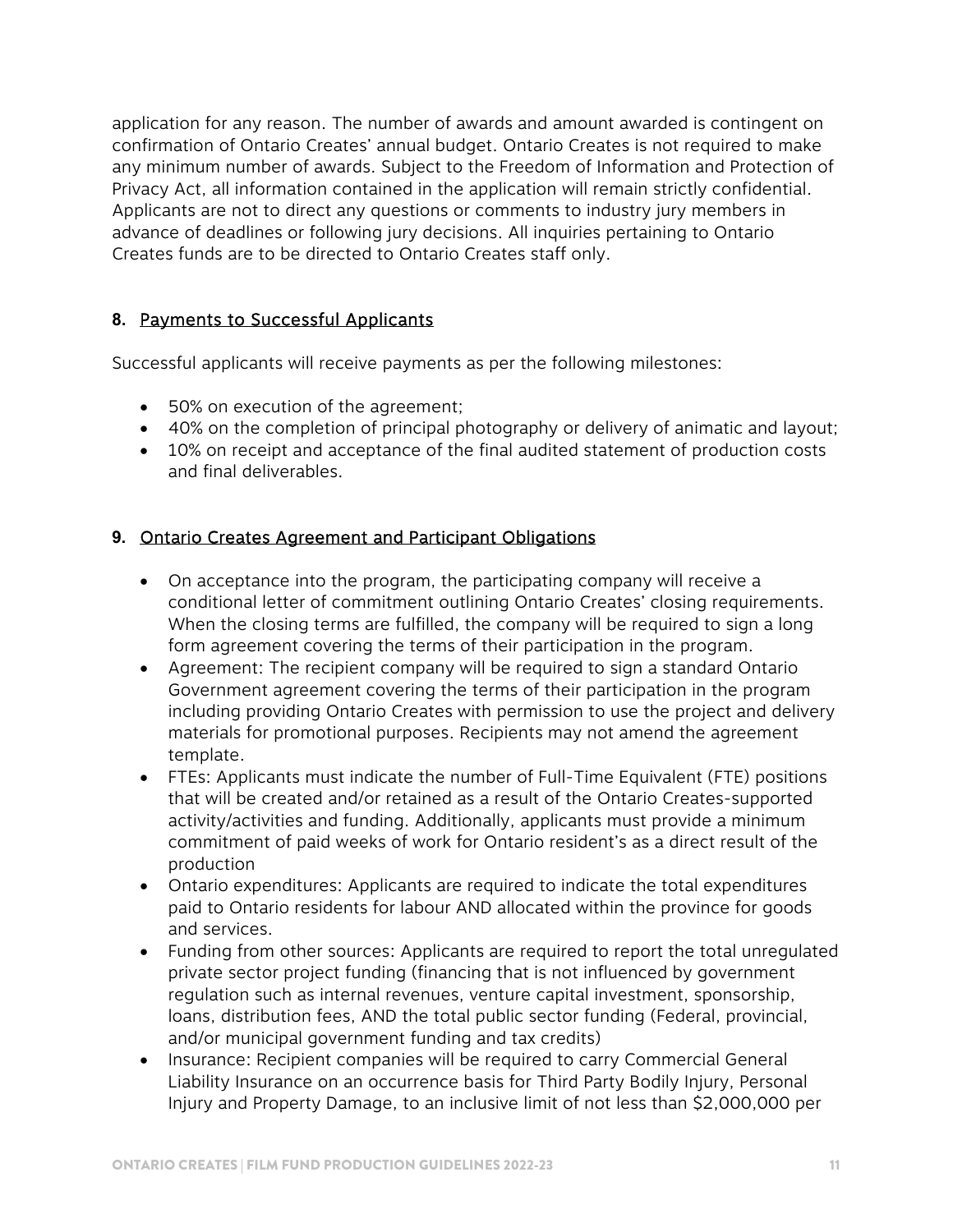occurrence, \$2,000,000 products and completed operations aggregate. Ontario Media Development Corporation\* and Her Majesty the Queen need to be named as additional insureds on all policies. Please budget accordingly. Additional information on insurance requirements is available on request.

- Changes to the Project: Ontario Creates must be notified of any changes to the project as defined in the contract, changes will require consent of Ontario Creates.
- Accessibility: Ontario Creates encourages applicants who host event-based activities to choose accessible venues and offer accommodations for people with disabilities as required. More information on the Accessibility for Ontarians with Disabilities Act can be found here https://www.ontario.ca/laws/statute/05a11.

*\* Ontario Media Development Corporation is Ontario Creates' legal name* 

#### Ontario Creates Film Fund Recognition and Promotional Rights

Ontario Creates Film Fund support is to be acknowledged with an Ontario Creates credit and logo on all versions of the production, as well as on all publicity and promotional materials relating to the production, e.g., billing block; subject to customary exclusions and exceptions.

#### More Information

Please contact Anna Newallo, Program Consultant

- Phone: 416-645-8521
- **Email: anewallo@ontariocreates.ca**

#### Ontario Creates

An agency of the Ontario Ministry of Heritage, Sport, Tourism and Culture Industries, Ontario Creates facilitates economic development opportunities for Ontario's cultural media industries including book and magazine publishing, film and television, music and interactive digital media industries.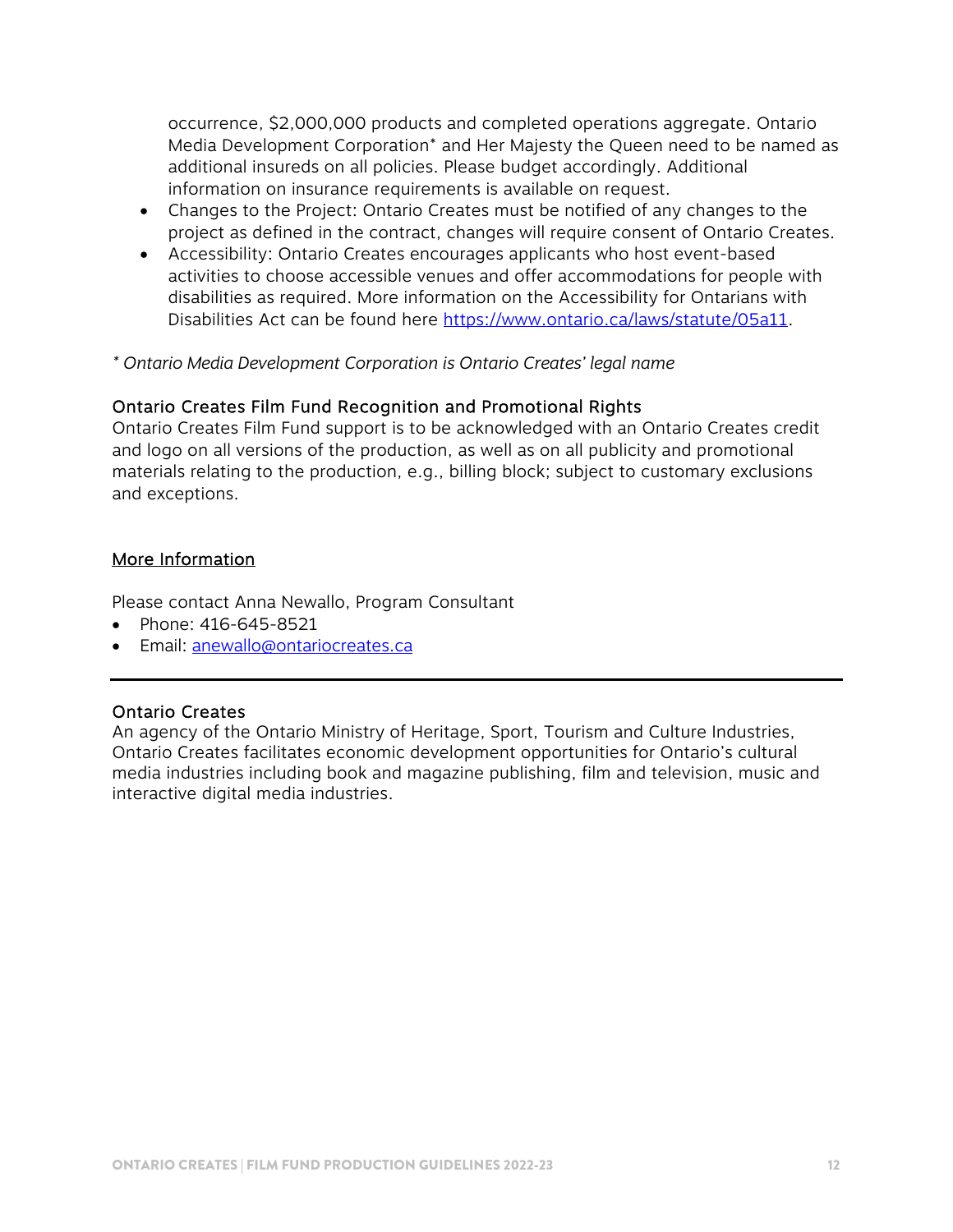# **Appendix 1 Diversity Enhancement Addendum**

The Ontario Creates Film Fund Production stream will offer enhanced support for films with diverse elements.

Applicants who wish to access support for diverse projects via the Film Fund Production stream must submit an addendum to their application which provides detailed answers to the following:

- 1. Diversity of key creatives as applicable. This includes producer(s), director, director of photography, writer, actors etc.
- 2. Creative elements in direct respect to diversity including voice and story of the project, Indigenous or language elements, or elements as referenced in the provincial definition of diversity (see Guidelines page 2). Maximum one page.
- 3. For co-productions, details regarding the nature of non-traditional partner(s) or jurisdiction(s) attached to the project. Maximum one page.

The addendum must be completed on the Diversity Enhancement Addendum Template (see sample on page 14), which can be [downloaded here](https://ontariocreates.ca/uploads/Industry_Initiatives/ENG/Content-and-Marketing/Film-Fund/OMDC-Diversity-Enhancement-Addendum-Template-EN.docx) and provided to Ontario Creates as part of the Film Fund application. The addendum must be provided at the time of submission. Ontario Creates will not accept diversity enhancement addendums after the application submission date.

\*IMPORTANT\* Companies considering applying for more than the funding cap for their project are required to discuss the proposal with Ontario Creates prior to submitting their application.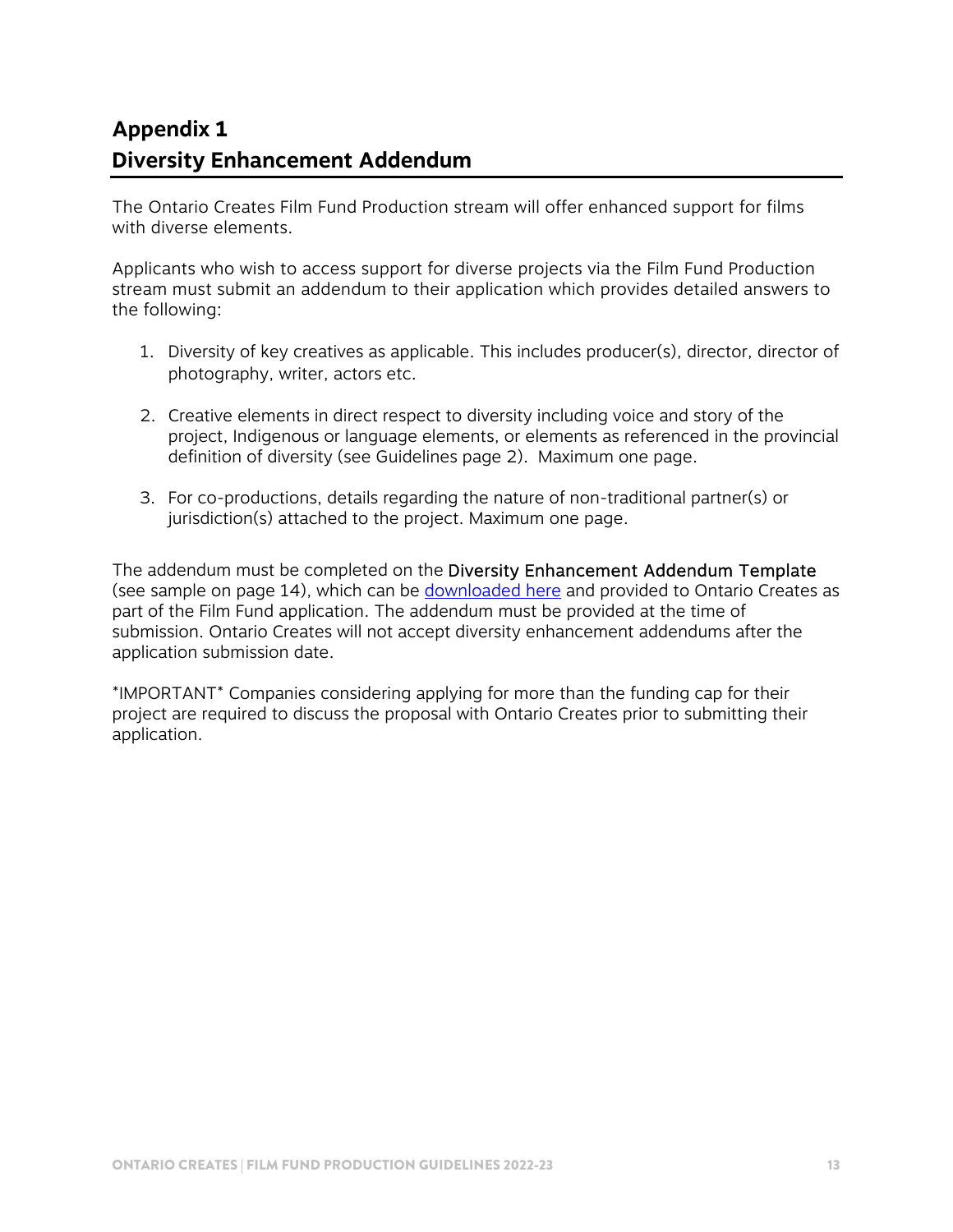# **Diversity Enhancement Addendum Template (1/2)**

# Diversity Enhancement Addendum

| Project Title                                                                               |      |      |
|---------------------------------------------------------------------------------------------|------|------|
| Applicant Company                                                                           |      |      |
| Producer(s)                                                                                 |      |      |
| Project Synopsis<br>(Brief)                                                                 |      |      |
| Creative                                                                                    |      |      |
| Identify the diverse<br>elements of the project,<br>including voice, story<br>and language. |      |      |
| MAX one page                                                                                |      |      |
|                                                                                             |      |      |
|                                                                                             |      |      |
|                                                                                             |      |      |
| Diversity of Key<br>Creatives as Applicable                                                 | NAME | ROLE |
| E.g. Producer(s),<br>Director, Director of<br>Photography, Writer,<br>Actors etc.           |      |      |
| Note: Detailed CVs<br>required in application                                               |      |      |
|                                                                                             |      |      |
|                                                                                             |      |      |
|                                                                                             |      |      |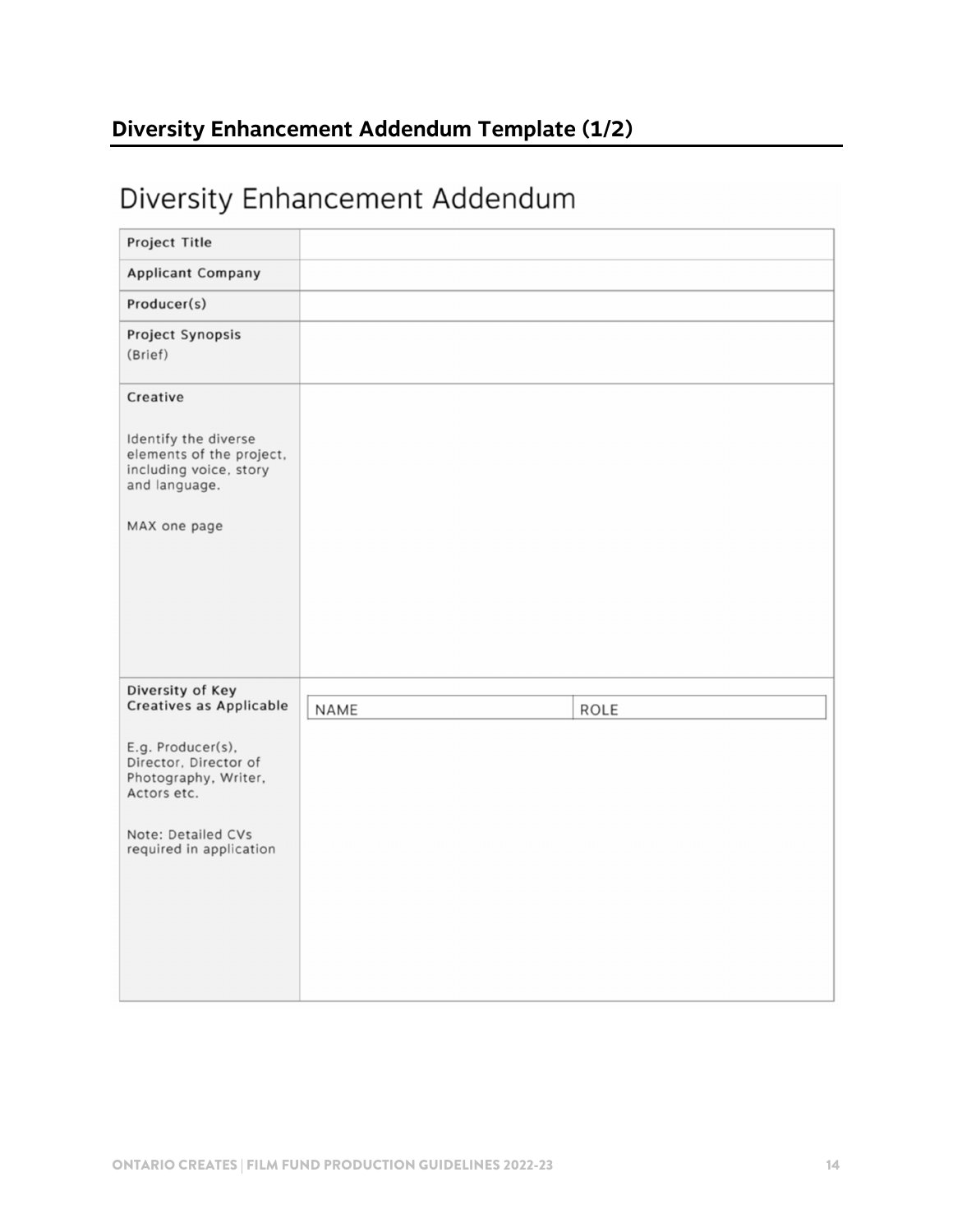### **Diversity Enhancement Addendum Template (2/2)**

| Co-Production, if<br>applicable                                                                       |
|-------------------------------------------------------------------------------------------------------|
| Details regarding the non-<br>traditional partner(s) or<br>jurisdiction(s) attached to<br>the project |
| MAX one page                                                                                          |
|                                                                                                       |
|                                                                                                       |
|                                                                                                       |

The undersigned acknowledges that the application package may be reviewed by Ontario Creates employees and by contracted outside advisors and jurors reviewing the material on the Ontario Creates' behalf. The undersigned hereby releases Ontario Creates from any and all claims, demands and liabilities that may arise in relation to the submitted material.

Authorized Signing Officer Signature:

Print Name:

Title:

Date:

Download: https://ontariocreates.ca/uploads/Industry\_Initiatives/ENG/Content-and-Marketing/Film-Fund/OMDC-Diversity-Enhancement-Addendum-Template-EN.docx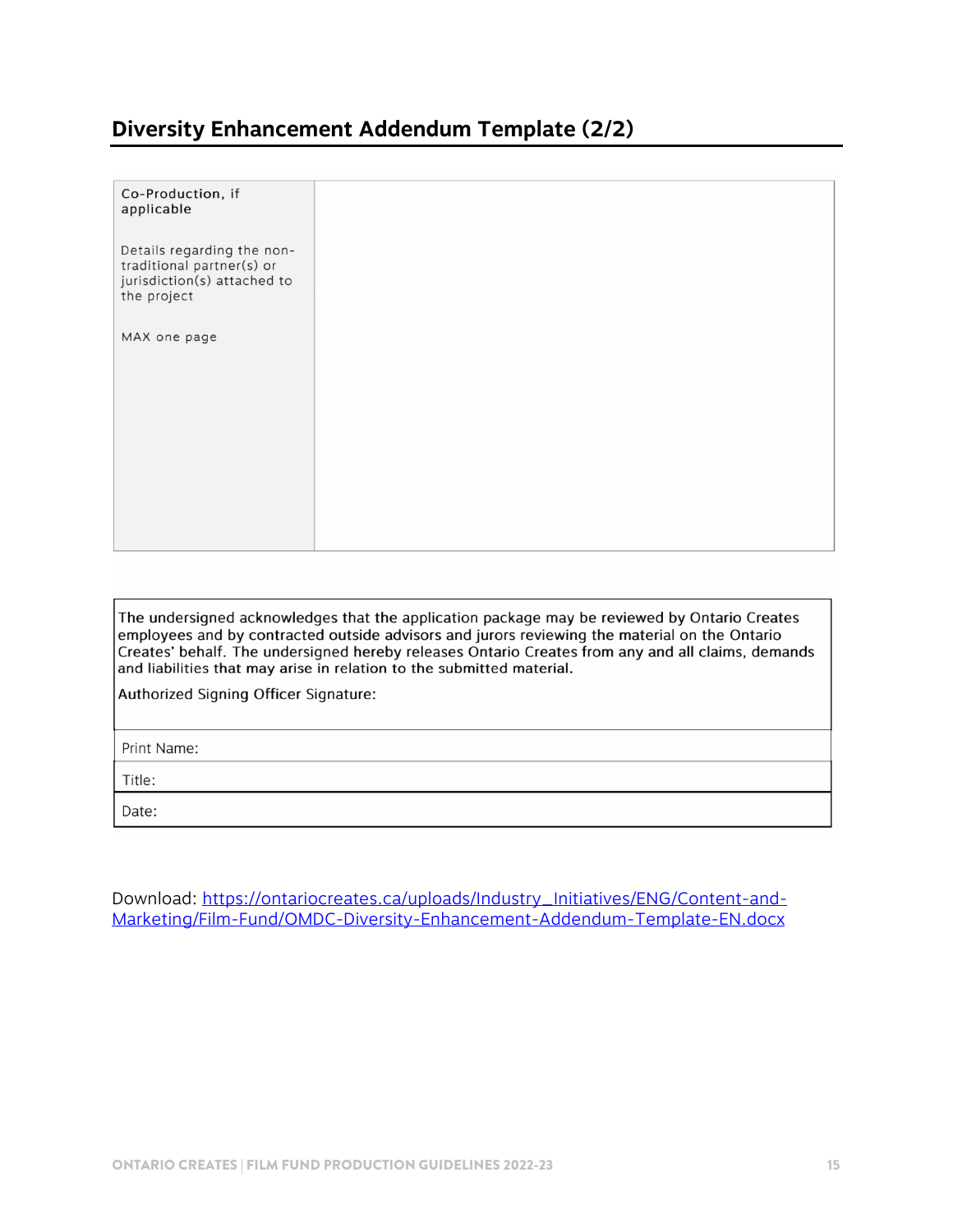# **Appendix 2 Marketing and Sales Strategy Elements**

Productions with a budget of up to \$3.5 million without a confirmed Canadian distributor and documentaries of all budget levels, are required to submit the following elements of a marketing and sales strategy. Productions with budgets \$3.5 million and over are not required to submit a marketing and sales strategy but are encouraged to provide one as an enhancement to their application.

The strategy must identify the critical and commercial potential of the film and how it will be realized domestically and internationally. The strategy should demonstrate how to build awareness of the production, drive sales and increase exposure of the film. References to market potential, target demographics, and sales estimates should be researched with regard to performance of similar types of films. Proposed release and distribution strategies should be realistic with regard to cost and experience of the team to execute.

The main elements of the Canadian and international marketing, distribution and release strategy including domestic and international festival placement, traditional media, social media, or other innovative strategies should be demonstrated across all potential release platforms

Please include:

- A release strategy for Canada that is executed in partnership with a distributor or could be executed by the producer. Can include strategies that target potential distribution partners.
- A description of the marketability of different elements of the film (e.g. renowned director and/or screenwriter, established movie franchise, confirmed cast, potential for success in a particular niche market).
- An evaluation of the film's market potential in Canada and key international territories across all platforms.
- The target audience for each potential release platform and the expected results for each platform.
- Strategy for domestic and international sales fulfilment (e.g. attendance at markets; a list of likely sales agents or buyers; or plan for other representation to ensure the film gets sold).

#### The Marketing and Sales Strategy will be evaluated on the following criteria:

- The coherence of the proposed strategy with regards to the market appeal of the film, its target audience and strategies to reach that audience.
- The realistic potential to execute on the proposed marketing and sales strategies.
- The innovative character of the marketing and sales strategy as it applies to the production.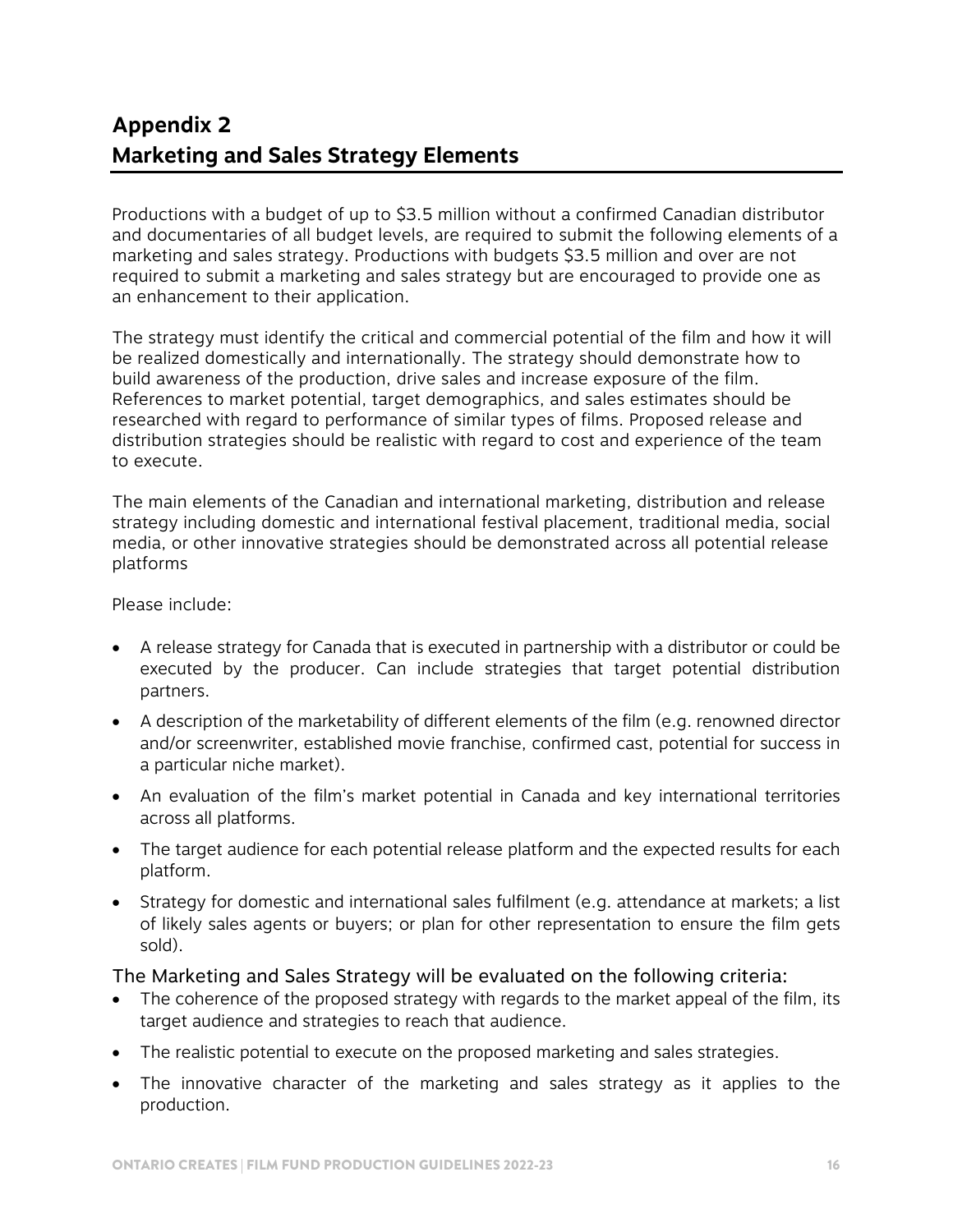## **Appendix 3**

## **Required Schedule of Minimum Ontario Expenditures template (1/2)**

т

Ontario Creates Film Fund - Production Application

#### Schedule of Minimum Commitment of Ontario Please do not alter this template

| <b>FILM TITLE</b>  |                                    |                      |                                                                   |                                |                                                                        |
|--------------------|------------------------------------|----------------------|-------------------------------------------------------------------|--------------------------------|------------------------------------------------------------------------|
| <b>ACCT</b><br>NO. | <b>DESCRIPTION</b>                 | <b>Global Budget</b> | <b>Total Ontario</b><br>Expenditures/ Non-Expenditures/<br>Labour | <b>Total Ontario</b><br>Labour | <b>Total BTL Paid</b><br>Weeks of Work for<br><b>Ontario Residents</b> |
|                    | <b>ABOVE THE LINE</b>              |                      |                                                                   |                                |                                                                        |
| O1                 | STORY RIGHTS/ ACQUISTION           |                      |                                                                   |                                |                                                                        |
| 02                 | SCENARIO                           |                      |                                                                   |                                |                                                                        |
| 03                 | DEVELOPMENT COSTS                  |                      |                                                                   |                                |                                                                        |
| 04                 | PRODUCER                           |                      |                                                                   |                                |                                                                        |
| 05                 | <b>DIRECTOR</b>                    |                      |                                                                   |                                |                                                                        |
| 06                 | <b>STARS</b>                       |                      |                                                                   |                                |                                                                        |
|                    | TOTAL ABOVE THE LINE               | \$0.00               | \$0.00                                                            | \$0.00                         |                                                                        |
|                    | <b>PRODUCTION</b>                  |                      |                                                                   |                                |                                                                        |
| 10                 | CAST                               |                      |                                                                   |                                |                                                                        |
| 11                 | EX TRAS (BACKGROUND PERFORMERS)    |                      |                                                                   |                                |                                                                        |
| 12                 | PRODUCTION STAFF                   |                      |                                                                   |                                |                                                                        |
| 13                 | DESIGN/ART DEPARTMENT LABOUR       |                      |                                                                   |                                |                                                                        |
| 14                 | CONSTRUCTION LABOUR                |                      |                                                                   |                                |                                                                        |
| 15                 | SET DRESSING LABOUR                |                      |                                                                   |                                |                                                                        |
| 16                 | PROPERTY LABOUR                    |                      |                                                                   |                                |                                                                        |
| 17                 | SPECIAL EFFECTS LABOUR             |                      |                                                                   |                                |                                                                        |
| 18                 | ANIMAL WRANGLING LABOUR            |                      |                                                                   |                                |                                                                        |
| 19                 | WARDROBE LABOUR                    |                      |                                                                   |                                |                                                                        |
| 20                 | MAKE UP/ HAIR LABOUR               |                      |                                                                   |                                |                                                                        |
| 21                 | VIDEO TECHNICAL CREW               |                      |                                                                   |                                |                                                                        |
| 22                 | CAMERA LABOUR                      |                      |                                                                   |                                |                                                                        |
| 23                 | ELECTRICAL LABOUR                  |                      |                                                                   |                                |                                                                        |
| 24                 | <b>GRIP LABOUR</b>                 |                      |                                                                   |                                |                                                                        |
| 25                 | PRODUCTION SOUND LABOUR            |                      |                                                                   |                                |                                                                        |
| 26                 | TRANSPORTATION LABOUR              |                      |                                                                   |                                |                                                                        |
| 27                 | <b>FRINGE BENEFITS</b>             |                      |                                                                   |                                |                                                                        |
| 28                 | PRODUCTION OFFICE EXPENSES         |                      |                                                                   |                                |                                                                        |
| 29                 | STUDIO EXPENSES                    |                      |                                                                   |                                |                                                                        |
| 30                 | LOCATION OFFICE EXPENSES           |                      |                                                                   |                                |                                                                        |
| 31                 | LOCATION EXPENSES<br>UNIT EXPENSES |                      |                                                                   |                                |                                                                        |
| 32<br>33           | TRAVEL & LVIING EXPENSES           |                      |                                                                   |                                |                                                                        |
| 34                 | <b>TRANSPORTATION</b>              |                      |                                                                   |                                |                                                                        |
| 35                 | CONSTRUCTION MATERIAL              |                      |                                                                   |                                |                                                                        |
| 36                 | DESIGN/ART SUPPLIES                |                      |                                                                   |                                |                                                                        |
| 37                 | SET DRESSING                       |                      |                                                                   |                                |                                                                        |
| 38                 | PROPS                              |                      |                                                                   |                                |                                                                        |
| 39                 | SPECIAL EFFECTS                    |                      |                                                                   |                                |                                                                        |
| 40                 | ANIMALS                            |                      |                                                                   |                                |                                                                        |
| 41                 | WARDROBE SUPPLIES                  |                      |                                                                   |                                |                                                                        |
| 42                 | MAKEUP/ HAIR SUPPLIES              |                      |                                                                   |                                |                                                                        |
| 43                 | VIDEO STUDIO                       |                      |                                                                   |                                |                                                                        |
| 44                 | MOBILE VIDEO UNIT                  |                      |                                                                   |                                |                                                                        |
| 45                 | CAMERA EQUIPMENT                   |                      |                                                                   |                                |                                                                        |
| 46                 | ELECTRICAL EQUIPMENT               |                      |                                                                   |                                |                                                                        |
| 47                 | <b>GRIP EQUIPMENT</b>              |                      |                                                                   |                                |                                                                        |
| 48                 | SOUND EQUIPMENT                    |                      |                                                                   |                                |                                                                        |
| 49                 | SECOND UNIT                        |                      |                                                                   |                                |                                                                        |
| 50                 | VIDEOTAPE STOCK                    |                      |                                                                   |                                |                                                                        |
| 51                 | PRODUCTION LABORATORY              |                      |                                                                   |                                |                                                                        |
| 52                 | VOICE RECORDING - ANIMATION        |                      |                                                                   |                                |                                                                        |
| 53                 | PRODUCTION UNIT - ANIMATION        |                      |                                                                   |                                |                                                                        |